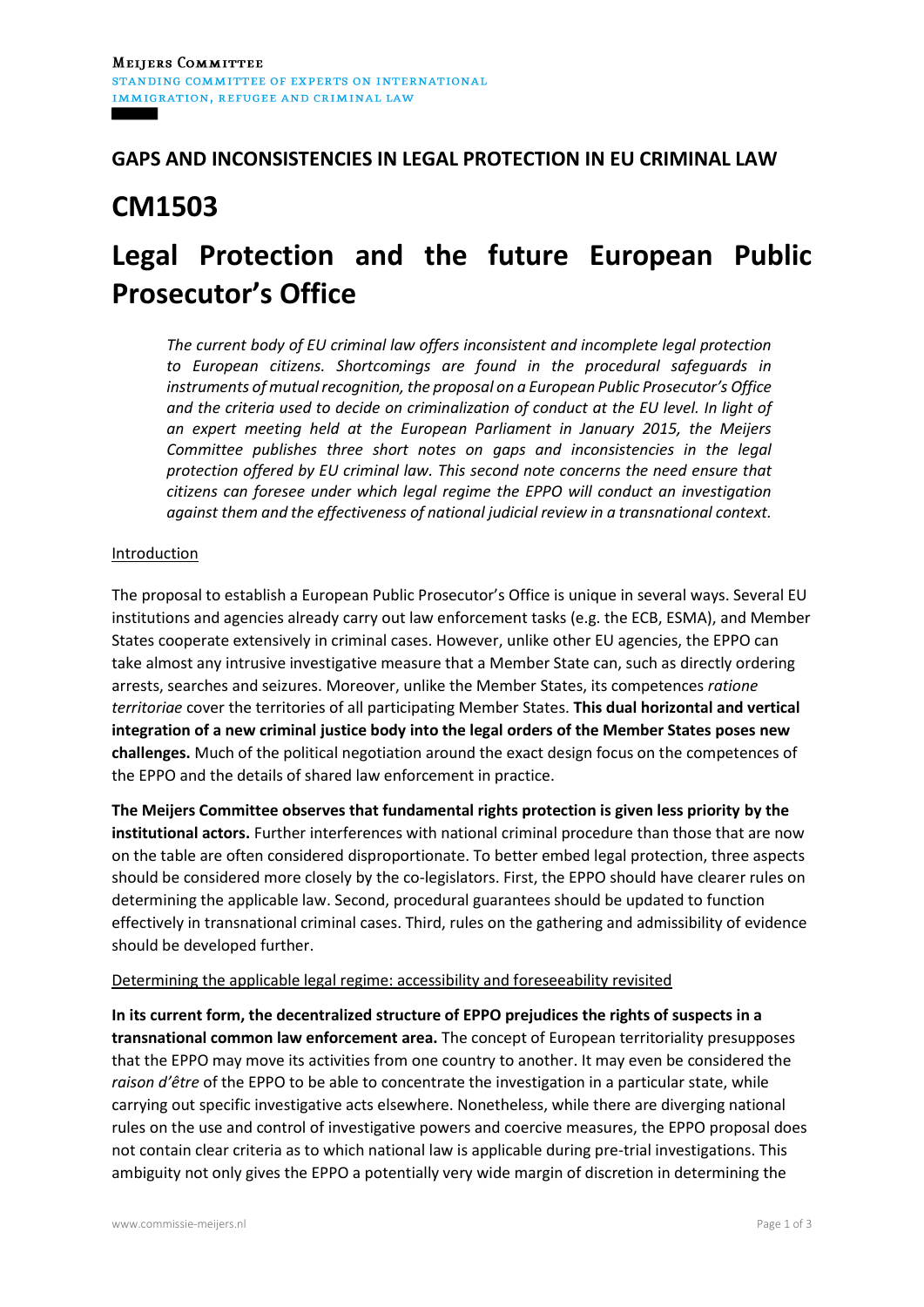applicable legal regime, it also **creates an incentive for prosecutors to make strategic choices based on where the most lenient national rules apply.** This design may result in a system where an attorney could pick and choose the rules, rather than a balance between effective crime fighting and fair trial rights. **This makes it hard for citizens to foresee the conditions under which powers may be used against them:** not because national rules are absent, vague, or ignored, but because – at the interface of over 20 diverging national legal orders - the EPPO will always find a legal path for its investigative measures, using rules that are most convenient in a given instance. Current proposals **allow the EPPO to change the applicable set of rules without citizens and courts being able to monitor the protection of their interests**. To that extent, such situations not only poses problems in light of the accessibility and foreseeability of the applicable law(s); they may also be considered unfair and in contradiction with the equality of arms. Even if all national criminal codes are in full compliance with human rights standards, there is still a lurking arbitrariness. This, incidentally, not only concerns suspects, but also witnesses, victims or individuals whose telephones may be tapped or computers hacked.

#### Judicial Review of EPPO's actions

Apart from a lack of rules on the applicable law, the current proposal leaves **judicial review of EPPO investigative and prosecutorial actions almost entirely at the national level**, even though many EPPO decisions will, by their very definition, involve the legal orders of multiple Member States. The question is **to what extent are national courts able, have been trained, and are equipped to monitor EPPO activities that were not executed on their national territory**. The proposal requires trial courts to admit evidence that was collected under different rules elsewhere in the EU, save for a human rights and a general fairness exception. Yet both the original proposal and certainly later proposals refrain from defining the applicable procedural safeguards and applicable remedies in sufficient detail, leaving these matters to national law. Nevertheless, in its explanatory memorandum, the **European Commission considers this modest harmonization of judicial review as justification for the mandatory admissibility of evidence.**

The Meijers Committee is greatly concerned about the effectiveness of the organization of judicial review, in both the pre-trial and trial stages. National courts are not well equipped to address these issues. **At present, they largely operate on the basis of a rule of non-inquiry and do not, as a general rule, assess the legality of actions by foreign authorities.** The question is whether this concept still fits within the EPPO design, which is not based on individual states cooperating, but on a single EU body, competent to act in all participating states, yet under the control of national courts. **Save for the provisions just mentioned, the proposal is silent on how national courts must perform this role.** The current system of European cooperation in criminal law enforcement, for instance, even after the entry into force of the European Investigation Order, will not be sufficient to have foreign witnesses readily available before national courts, as situations may fall outside the scope of that system or because grounds for refusal may be present.

**The Meijers Committee urges the EU legislator to give national courts full competence and powers to assess the legality of actions performed by the EPPO, regardless of where they were executed,** and certainly in cases where the legality of such actions has not already been reviewed by local judicial authorities. The Meijers Committee stresses that where the legality or reliability of materials cannot be reviewed, such materials should be omitted from the evidence presented.

\* \* \*